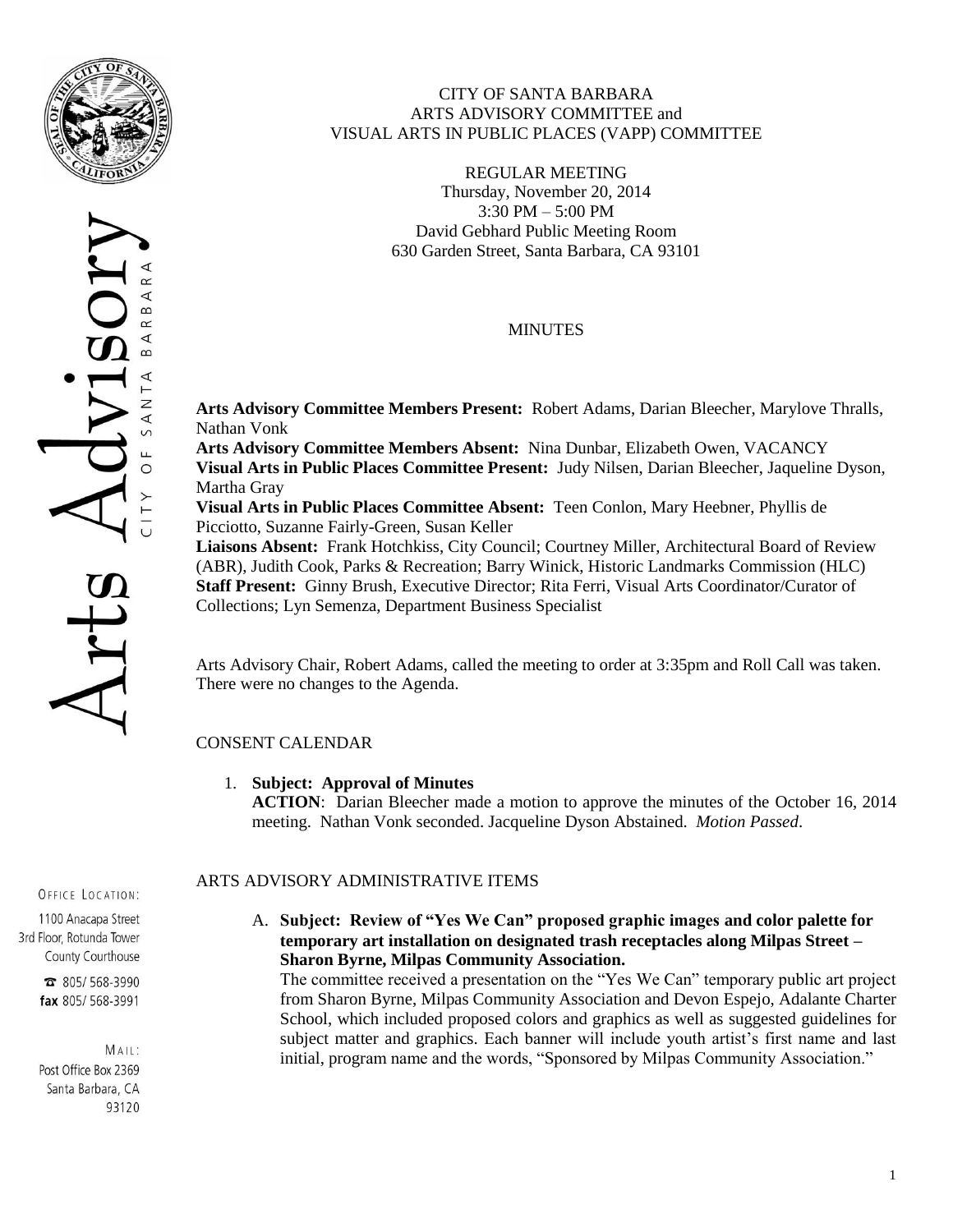The committee discussed the following guidelines:

- A common colored background or banding that would make all the cans uniform (bright yellow or bright green)
- No inclusion of commercial logos
- No copyrighted material
- Enlarged print so it is legible from the street
- Consider visuals images in thirds or with 3 defined areas to allow for image recognition from a variety of vantage points.

Nathan Vonk made a motion to approve the submitted artwork for reproduction onto banners using the discussed guidelines. Darian Bleecher seconded the motion. *Motion passed.*

#### B. **Subject: Selection of members for service on 2015 City Poet Laureate Ad Hoc Search Committee**

The committee received a brief update from Staff on the City Poet Laureate Guidelines and a Poet Laureate Search committee was selected to include at least two City Arts Advisory members, assisted by members of the Visual Art in Public Places Committee, an at-large member from the literary community, the Arts Advisory Council Liaison; and a member of staff serving in an advisory role. A Chair of the ad hoc committee was selected, with the search process for the next City's Poet Laureate scheduled to begin in January of 2015. The new Poet Laureate's term will begin April 1, 2015.

The following Arts Advisory and Visual Arts in Public Places (VAPP) Committee members will serve on the 2015 City Poet Laureate Ad Hoc Search Committee:

Marylove Thralls, Chair Jaqueline Dyson Darian Bleecher

### COMMISSION AND STAFF COMMUNICATIONS

#### **Subject: Executive Director's Report**

Ms. Brush began her report with an update on the status of City Arts Advisory, and Events & Festivals Grant Committee vacancies. There were 2 applicants for each of the 2 vacancies and all council interviews have been completed. The Council should be voting to make appointments in December and we should information on the appointees before the end of the year. We will start 2015 will all appointments filled.

Members of City Arts Advisory and the Visual Art in Public Places (VAPP) committees were encouraged by staff to attend the Arts Commission's Annual Leadership in the Art Awards reception in the Channing Peake Gallery on December  $4<sup>th</sup>$  from 5-8pm. Remarks and the presentation of the 2014 Leadership in the Art Award to the Santa Barbara Bowl Foundation will take place beginning at 6pm.

Ms. Brush updated the Committee on the issue of the need for a more defined process and guidelines for the review of temporary art in public and private spaces. During the "Gatorboy" mural appeal at Council, Councilmembers indicated that they were looking for guidance on how temporary art proposals are reviewed and approved since they are not included in the current Public Art review guidelines for Historic Landmarks Committee (HLC) and the Architectural Board of Review (ABR). Ms. Brush and Rita Ferri, Visual Arts Coordinator met with Jaime Limon, Senior Planner, Community Development Department, Planning Division to discuss. Mr. Limon has drafted some preliminary proposed amendments to El Pueblo Viejo (EPV) & Architectural Board of Review Guidelines to address this issue for which Arts Commission staff provided some initial input. Staff will keep the committee informed on this issue.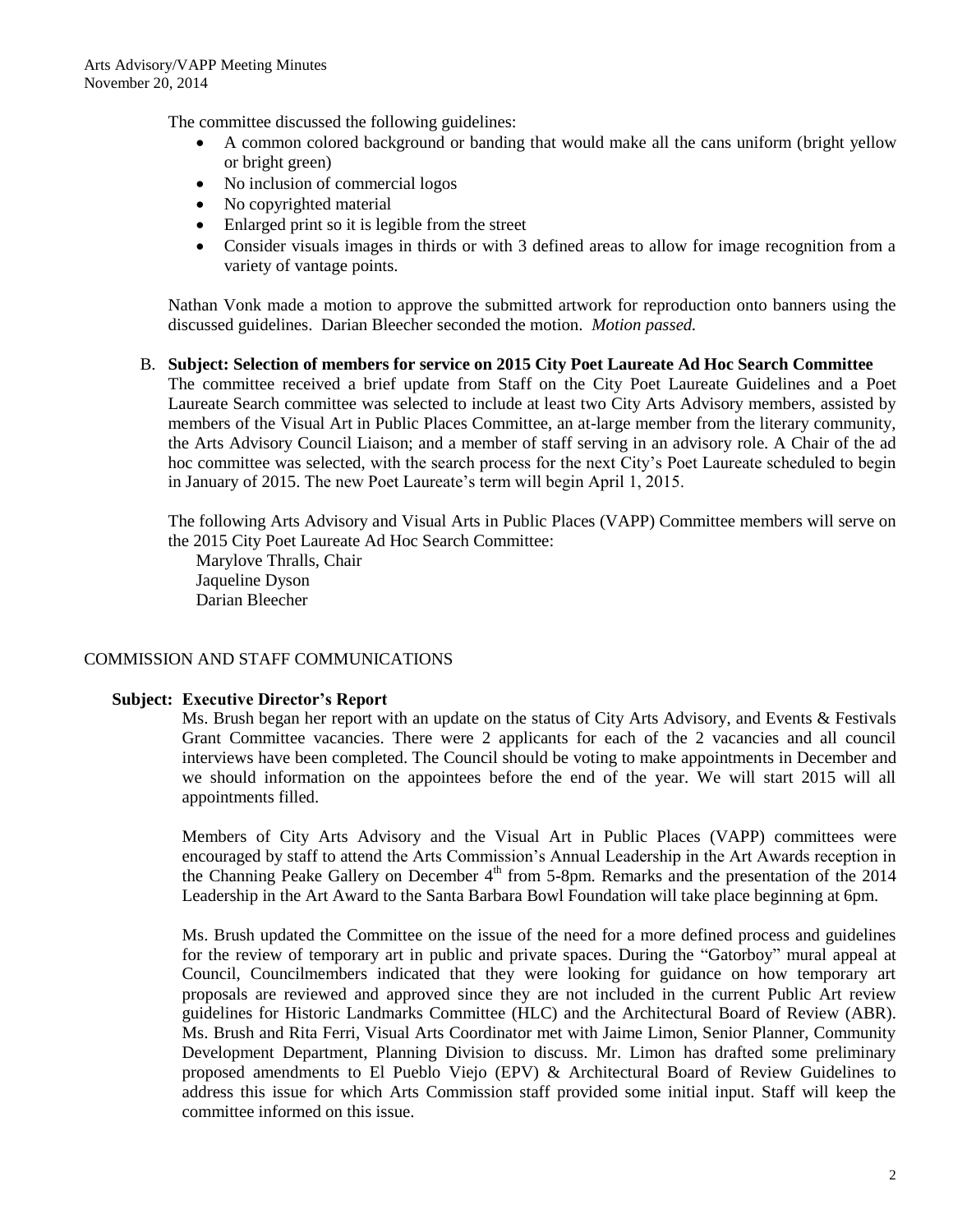ADJOURNMENT – The Arts Advisory Committee meeting was adjourned at 4:20PM.

Visual Art in Public Places Chair, Judy Nilsen, called the meeting to order at 4:20PM and Roll Call was taken.

### VISUAL ART IN PUBLIC PLACES (VAPP) ADMINISTRATIVE ITEMS

### A. **Subject: Hear an update from Youth Interactive on the temporary mural location at 22 Anacapa Street**

The committee received an update from Nathalie Gensac, Executive Director of Youth Interactive, on the temporary mural "Santa Barbara 3.0" currently located on the side wall of Municipal Winery. There is a possibility that the building will come down and the mural will need to be relocated. The Committee suggested contacting several companies and developers in the Funk Zone including MichaelKate Interiors and the developers of the La Entrada for relocation opportunities.

#### COMMISSION AND STAFF COMMUNICATIONS

### **Subject: Report from Visual Arts Coordinator/Curator of Collections Near and Far: Plein Air in County Parks**

This current exhibition is a collaboration between SCAPE (Southern California Painting for the Environment) and the County Arts Commission and benefits the County Parks Foundation. *Near and Far* opened on October  $27<sup>th</sup>$  with works chosen by nationally known plein air artist and teacher David Gallup and featured a  $I^{st}$  *Thursday* reception on November  $6^{th}$ , from 5-8pm. Janet Wolf,  $2^{nd}$  District Supervisor, announced the several awards chosen by the juror, and Renee Bahl, Assistant CEO and Interim Community services Director announced the Percent for Art Purchase Awards of three paintings for the newly-remodeled Community Services Department offices. 40 % of all the purchases will go to the County Parks Foundation and 9 paintings sold that night. For February 1<sup>st</sup> Thursday we are planning a poetry evening with Chryss Yost, our City Poet Laureate and other invited Santa Barbara poets. The Plein Air exhibition travels to Santa Maria in 2015.

### **Public Defender Building – Percent for Art Project**

*The Landing of Cabrillo* Tapestry Project, based on the 1924 painting by Daniel Sayre Groesbeck, now owned by the County of Santa Barbara, now resides in the Public Defender's Building Lobby of the county Courthouse. In attendance during our reception on October 29<sup>th</sup> was Renee Bahl, Assistant CEO and Interim Community Services Director; Matthew Pontes, Executive Director of General Services; Public Defenders, Rai Montes de Oca and Richard Stocker; Robert Ooley, County Architect; Rodney Baker from the Courthouse Legacy Foundation, Docent Council; County Arts Commission committee members and City Arts Advisory member Jacqueline Dyson. This historic painting duplicated as a large-scale tapestry has helped to mitigate sound in the lobby.

John Nava, gave an informative talk about the history of Belgium tapestries and how he learned the technology through working on his own commission at the Our Lady of the Angels Cathedral in LA. He continues to help other Santa Barbara area artists and has established a working relationship with a tapestry manufacturer in Belgium.

### **5 Points Shopping Center – Public Art**

The Arts Commission has had a preliminary discussion about a potential public art project at the newly remodeled shopping center. We hope to have a presentation from the Mall owners and their team at the January Arts Advisory meeting.